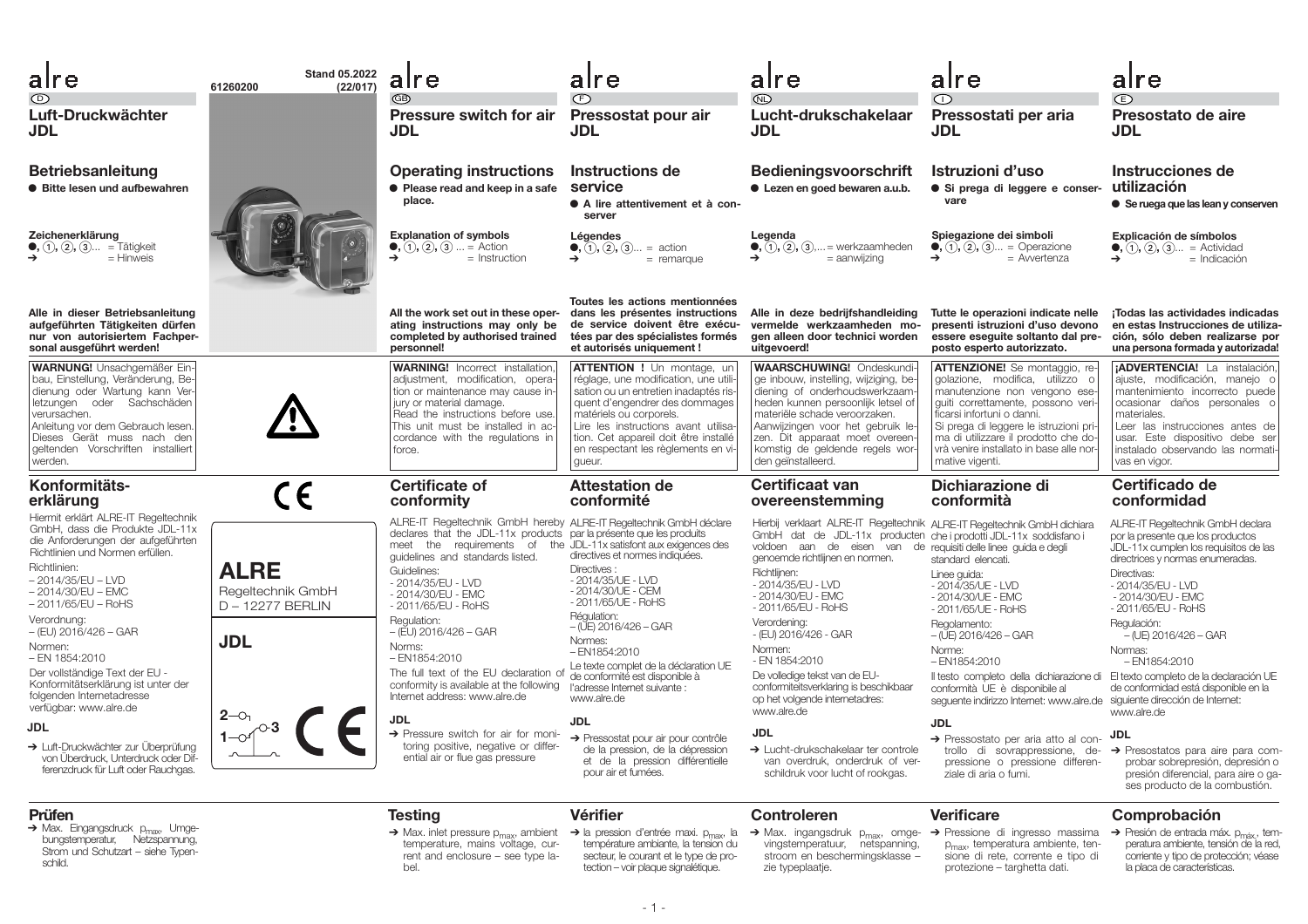## **Einbauen**

- ➔ Einbaulage beliebig, vorzugsweise mit senkrecht stehender Membrane, mit freiem Blick auf den Skalenring. Dabei ist zu beachten, dass Schmutz oder Feuchtigkeit nicht in den zur Belüftung offenen Anschluss gelangen kann.
- **→** Offenen Anschluss vor Eindringen von Schmutzpartikeln aus der Umgebungsluft/aus dem Medium schützen, da sonst die elektrischen Kontakte verschmutzen.
- ➔ Impulsstarke Vibrationen am JDL vermeiden.

### **JDL 111**

- ➔ Einbau mit selbstschneidenden Schrauben Ø 3,5 oder Ø 4 mm.
- **JDL 112, 115, 116**
- ➔ Einbau mit selbstschneidenden Schrauben Ø 3,5 mm.
- JDL einbauen.



| <b>Installation</b>                                                                                                                                                                                                                                                                                                                                                                                                                                                                       | <b>Montage</b>                                                                                                                                                                                                                                                                                                                                                                                                                                                                              | <b>Inbouwen</b>                                                                                                                                                                                                                                                                                                                                                                                                                                                                                                               | <b>Montaggio</b>                                                                                                                                                                                                                                                                                                                                                                                                                                                                                                                               |
|-------------------------------------------------------------------------------------------------------------------------------------------------------------------------------------------------------------------------------------------------------------------------------------------------------------------------------------------------------------------------------------------------------------------------------------------------------------------------------------------|---------------------------------------------------------------------------------------------------------------------------------------------------------------------------------------------------------------------------------------------------------------------------------------------------------------------------------------------------------------------------------------------------------------------------------------------------------------------------------------------|-------------------------------------------------------------------------------------------------------------------------------------------------------------------------------------------------------------------------------------------------------------------------------------------------------------------------------------------------------------------------------------------------------------------------------------------------------------------------------------------------------------------------------|------------------------------------------------------------------------------------------------------------------------------------------------------------------------------------------------------------------------------------------------------------------------------------------------------------------------------------------------------------------------------------------------------------------------------------------------------------------------------------------------------------------------------------------------|
| $\rightarrow$ Fitting position as required, pref-<br>erably with diaphragm vertical,<br>with unobstructed view of the<br>adjustment dial. Ensure that no<br>dirt or moisture can penetrate the<br>open ventilation port.<br>$\rightarrow$ Protect the open connection<br>against dirt particles in the sur-<br>rounding air/in the medium, be-<br>cause otherwise the electrical<br>contacts become soiled.<br>$\rightarrow$ Avoid subjecting the JDL to<br>strong or violent vibrations. | → Montage au choix, de préférence<br>avec membrane verticale et mo-<br>lette graduée bien visible. Veiller à<br>ce que les impuretés ou l'humidi-<br>té ne pénètrent pas dans le rac-<br>cord ouvert pour l'aération.<br>$\rightarrow$ Protéger le raccord ouvert contre<br>les particules d'impuretés conte-<br>nues dans l'air ambiant/le fluide,<br>afin que les contacts électriques<br>ne soient pas encrassés.<br>$\rightarrow$ Eviter des vibrations de forte am-<br>plitude au JDL. | > Inbouwpositie willekeurig, bij voor-<br>keur met verticaal staand mem-<br>braan, met vrije zicht op de schaal-<br>ring. Daarbij dient erop te worden<br>gelet dat verontreiniging of vochtig-<br>heid niet in de voor de luchtverver-<br>sing open aansluiting terechtkomt.<br>$\rightarrow$ Open aansluiting voor het binnen-<br>dringen van vuildeeltjes uit de<br>omgevingslucht/uit het medium<br>beschermen, omdat anders de<br>elektrische contacten worden<br>verontreinigd.<br>> Trillingen met sterke impulsen aan | → Posizione di montaggio arbitraria,<br>preferibilmente con la membrana<br>in verticale, lasciare la possibilità<br>di visionare l'anello graduato. Pre-<br>stare attenzione che sporco o<br>umidità non si depositino sul col-<br>legamento aperto per l'aerazione.<br>$\rightarrow$ Proteggere il collegamento aper-<br>to contro le particelle di sporco<br>presenti nell'aria circostante / nel<br>mezzo, perché caso contrario i<br>contatti elettrici risultano insudi-<br>ciati.<br>$\rightarrow$ Evitare che il JDL subisca vibrazioni |
| <b>JDL 111</b>                                                                                                                                                                                                                                                                                                                                                                                                                                                                            | <b>JDL 111</b>                                                                                                                                                                                                                                                                                                                                                                                                                                                                              | de JDL vermijden.                                                                                                                                                                                                                                                                                                                                                                                                                                                                                                             | dovute alla potenza dell'impulso.                                                                                                                                                                                                                                                                                                                                                                                                                                                                                                              |
| $\rightarrow$ Fit with self-tapping screws $\varnothing$ 3.5<br>or $4 \text{ mm}$ .                                                                                                                                                                                                                                                                                                                                                                                                       | $\rightarrow$ Montage avec vis autotaraudeu-<br>ses $\varnothing$ 3,5 ou $\varnothing$ 4 mm.                                                                                                                                                                                                                                                                                                                                                                                                | <b>JDL 111</b>                                                                                                                                                                                                                                                                                                                                                                                                                                                                                                                | <b>JDL 111</b>                                                                                                                                                                                                                                                                                                                                                                                                                                                                                                                                 |
| JDL 112, 115, 116<br>$\rightarrow$ Fit with self-tapping<br>screws<br>$\varnothing$ 3.5 mm.                                                                                                                                                                                                                                                                                                                                                                                               | JDL 112, 115, 116<br>$\rightarrow$ Montage avec vis autotaraudeu-<br>$ses \varnothing 3,5 mm.$                                                                                                                                                                                                                                                                                                                                                                                              | $\rightarrow$ Inbouw met zelftappende schroe-<br>ven $\varnothing$ 3,5 of $\varnothing$ 4 mm.<br>JDL 112, 115, 116<br>$\rightarrow$ Inbouw met zelftappende schroe-                                                                                                                                                                                                                                                                                                                                                           | $\rightarrow$ Montaggio con viti autofilettanti<br>Ø 3,5 o Ø 4 mm.<br>JDL 112, 115, 116<br>→ Montaggio con viti autofilettanti                                                                                                                                                                                                                                                                                                                                                                                                                 |
| $\bullet$ Fit the JDL.                                                                                                                                                                                                                                                                                                                                                                                                                                                                    | • Monter le JDL.                                                                                                                                                                                                                                                                                                                                                                                                                                                                            | ven $\varnothing$ 3,5 mm.                                                                                                                                                                                                                                                                                                                                                                                                                                                                                                     | $\varnothing$ 3.5 mm.                                                                                                                                                                                                                                                                                                                                                                                                                                                                                                                          |
|                                                                                                                                                                                                                                                                                                                                                                                                                                                                                           |                                                                                                                                                                                                                                                                                                                                                                                                                                                                                             | • JDL inbouwen.                                                                                                                                                                                                                                                                                                                                                                                                                                                                                                               | • Montare il JDL.                                                                                                                                                                                                                                                                                                                                                                                                                                                                                                                              |
|                                                                                                                                                                                                                                                                                                                                                                                                                                                                                           |                                                                                                                                                                                                                                                                                                                                                                                                                                                                                             | ↗                                                                                                                                                                                                                                                                                                                                                                                                                                                                                                                             |                                                                                                                                                                                                                                                                                                                                                                                                                                                                                                                                                |



- ➔ Posizione di montaggio arbitraria, ➔ Posición de montaje: cualquiera, preferentemente con la membrana en posición vertical y con fácil acceso a la rueda de ajuste. Deben evitarse los depósitos de suciedad y la entrada de humedad a través de la conexión abierta para la ventilación.
	- to contro le particelle di sporco ➔ Proteger la conexión abierta de partículas de suciedad en el aire ambiente o en el medio, sino se van ensuciando los contactos eléctricos.
- → Evitare che il JDL subisca vibrazioni → Evitar las vibraciones de fuerza impulsiva en JDL.

#### **JDL 111**

→ Montaggio con viti autofilettanti → Montaje con tornillos autorroscantes  $\varnothing$  3,5 mm o  $\varnothing$  4 mm.

## **JDL 112, 115, 116**

- → Montaggio con viti autofilettanti → Montaje con tornillos autorroscan-<br>
⊘ 3,5 mm.
	- Montar el JDL





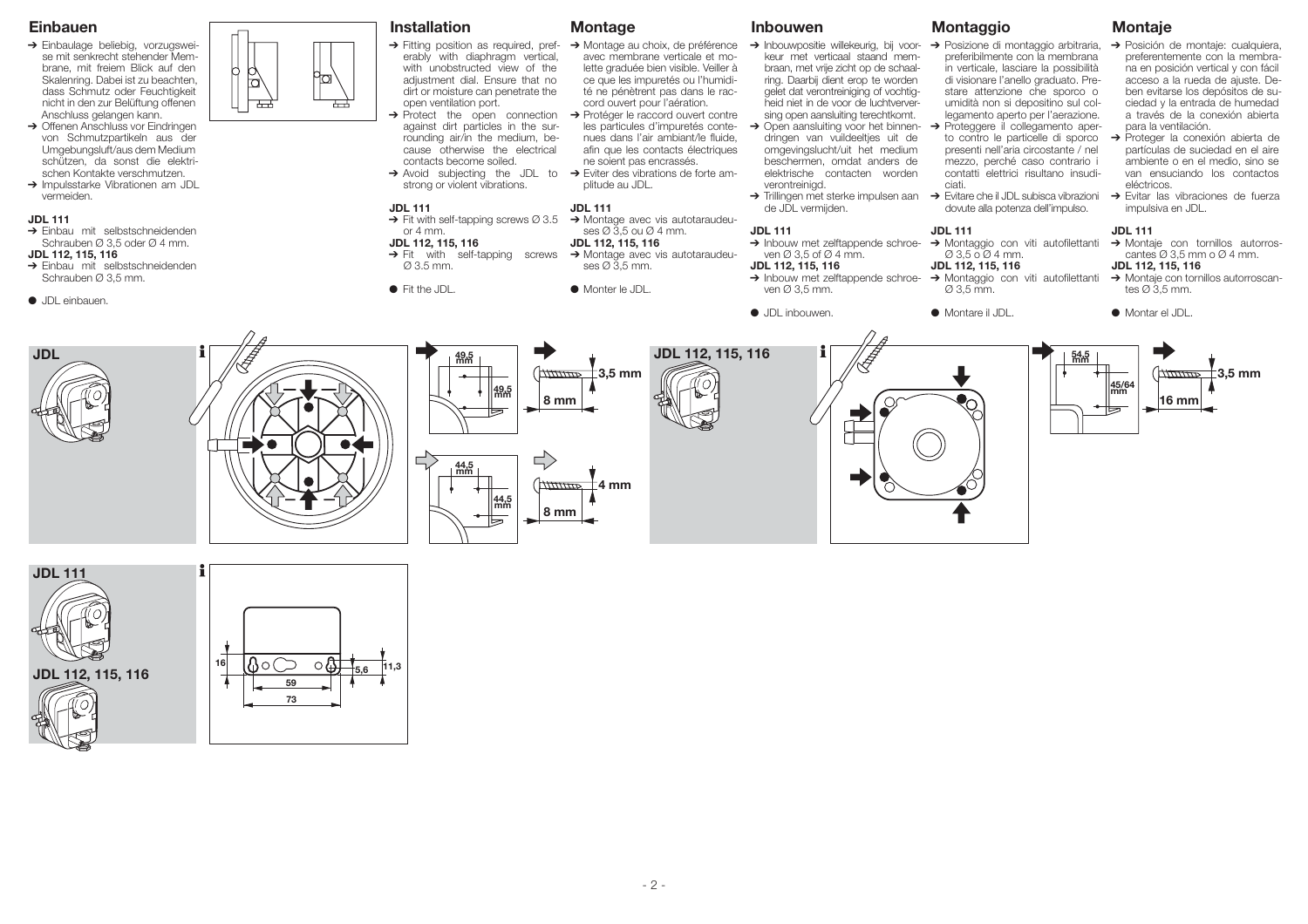#### **JDL 111**

- ➔ Für Überdruck, Anschluss **<sup>2</sup>**.
- ➔ Für Unterdruck, Anschluss **3**.

#### **JDL 112, 115, 116**

- ➔ Für Überdruck, Anschluss **<sup>2</sup>**.
- ➔ Für Unterdruck, Anschluss **3**.
- ➔ Prüfanschluss für Überdruck, Anschluss **5**.



 $(+)$ .

(-).





**JDL 111**

## **JDL 111**

➔ pour pression, raccord **2**. ➔ pour dépression, raccord **3**.

**JDL 112, 115, 116** ➔ pour pression, raccord **2**. ➔ pour dépression, raccord **3**. ➔ raccord d'essai de pression, rac-

cord **5**.

#### **JDL 112, 115, 116**

➔ For positive pressure, port **2**. ➔ For negative pressure, port **3**.

➔ For positive pressure, port **2**. ➔ For negative pressure, port **3**.

- $\rightarrow$  Test point for positive pressure.
- port **5**.



#### **JDL 111** ➔ Voor overdruk, aansluiting **2**.

➔ Voor onderdruk, aansluiting **3**.

#### **JDL 112, 115, 116**

- ➔ Voor overdruk, aansluiting **2**. ➔ Voor onderdruk, aansluiting **3**.
- → Testaansluiting voor overdruk,
	- aansluiting **5**.
	-

## **JDL 111**

## ➔ per sovrappressione, collegamento **2**

➔ per depressione, collegamento **3** ➔ para depresión, conexión **3**

## **JDL 112, 115, 116**

to **2**

- ➔ per sovrappressione, collegamen-➔ para sobrepresión, conexión **2 JDL 112, 115, 116**
	- ➔ para depresión, conexión **3**

➔ para sobrepresión, conexión **2**

➔ per depressione, collegamento **3** ➔ conexión de control para sobre-➔ collegamento di prova per sovrappressione, collegamento **5** presión, conexión **5**

**JDL 111**

 $2 = \emptyset$  4,75x1 mm (+)  $2 = \emptyset$  4,75x1 mm (+)  $3 = \emptyset$  4.75x1 mm (-)  $3 = \emptyset$  4,75x1 mm (-) **Pour mesurer la pression Misurazione di sovrappressione Para la medición de la sobreprebei Überdruckmessung For positive pressure measurebij overdrukmeting → 2** = Anschluss für Überdruck (+).  $\rightarrow$  **2** = raccord pour pression (+). **ment**  $\rightarrow$  **2** = aansluiting voor overdruk (+). ➔ **2** = collegamento per sovrap-**sión**  $\rightarrow$  **3** = reste ouvert pour la ventilation ➔ conexión **2** = conexión para so-➔ **3** = bleibt offen zur Belüftung des  $\rightarrow$  **2** = positive pressure port (+). ➔ **3** = blijft open voor de ontluchting pressione  $(+)$ de la chambre supérieure du brepresión (+). Membranoberraumes.  $\rightarrow$  **3** = remains open to ventilate the van de bovenruimte van het ➔ **3** = rimane aperto per la aeradiaphragme. **→** conexión **3** = queda abierta para upper diaphragm area. membraan. zione dell'area superiore della la ventilación del area superior de membrana la membrana. **Pour mesurer la dépression Para la medición de la deprebei Unterdruckmessung For negative pressure measurebij onderdrukmeting Misurazione di depressione** ╇ **→ 3** = Anschluss für Unterdruck (-). ➔ **3** = raccord pour dépression (-). ➔ **3** = aansluiting voor onderdruk (-). **ment** ➔ **3** = collegamento per depres-**sión** ➔ **2** = bleibt offen zur Belüftung des  $\rightarrow$  2 = reste ouvert pour la ventilation ➔ conexión **3** = conexión para de- $\rightarrow$  **3** = negative pressure port (-). ➔ **2** = blijft open voor de ontluchting sione (-) de la chambre supérieure du Membranoberraumes.  $\rightarrow$  **2** = remains open to ventilate the presión (-). van de bovenruimte van het ➔ **2** = rimane aperto per la aeradiaphragme. upper diaphragm area. membraan. zione dell'area superiore della ➔ conexión **2** = queda abierta para la ventilación del área superior de membrana la membrana. **Pour mesurer la pression Para la medición de la presión bei Differenzdruckmessung**<br>→ 2 = Anschluss für den arößeren **For differential pressure measbij verschildrukmeting Misura di pressione differenziale** ٠ **différentielle urement**  $\rightarrow$  **2** = aansluiting voor de hogere ➔ **2** = collegamento per la sovrap-**diferencial** ➔ **2** = raccord pour la pression su-Über- oder kleineren Unterdruck  $\rightarrow$  **2** = port for the higher positive overdruk of lagere onderdruk (+). pressione superiore o la depres-➔ conexión **2** = conexión para la périeure ou la dépression infésobrepresión mayor o depresión pressure or lower negative pres- $\rightarrow$  3 = aansluiting voor de lagere  $sinine$  inferiore  $(+)$  $r$ ieure  $(+)$ . ➔ **3** = Anschluss für den kleineren sure  $(+)$ . overdruk of hogere onderdruk (-).  $\rightarrow$  3 = collegamento per la sovrapmenor (+). ➔ **3** = raccord pour la pression infé-Über- oder größeren Unterdruck  $\rightarrow$  **3** = port for the lower positive pressione inferiore o la depressio-➔ conexión **3** = conexión para la rieure ou la dépression supérieure pressure or higher negative presne superiore (-) sobrepresión menor o depresión sure (-).  $(-)$ . mayor (-).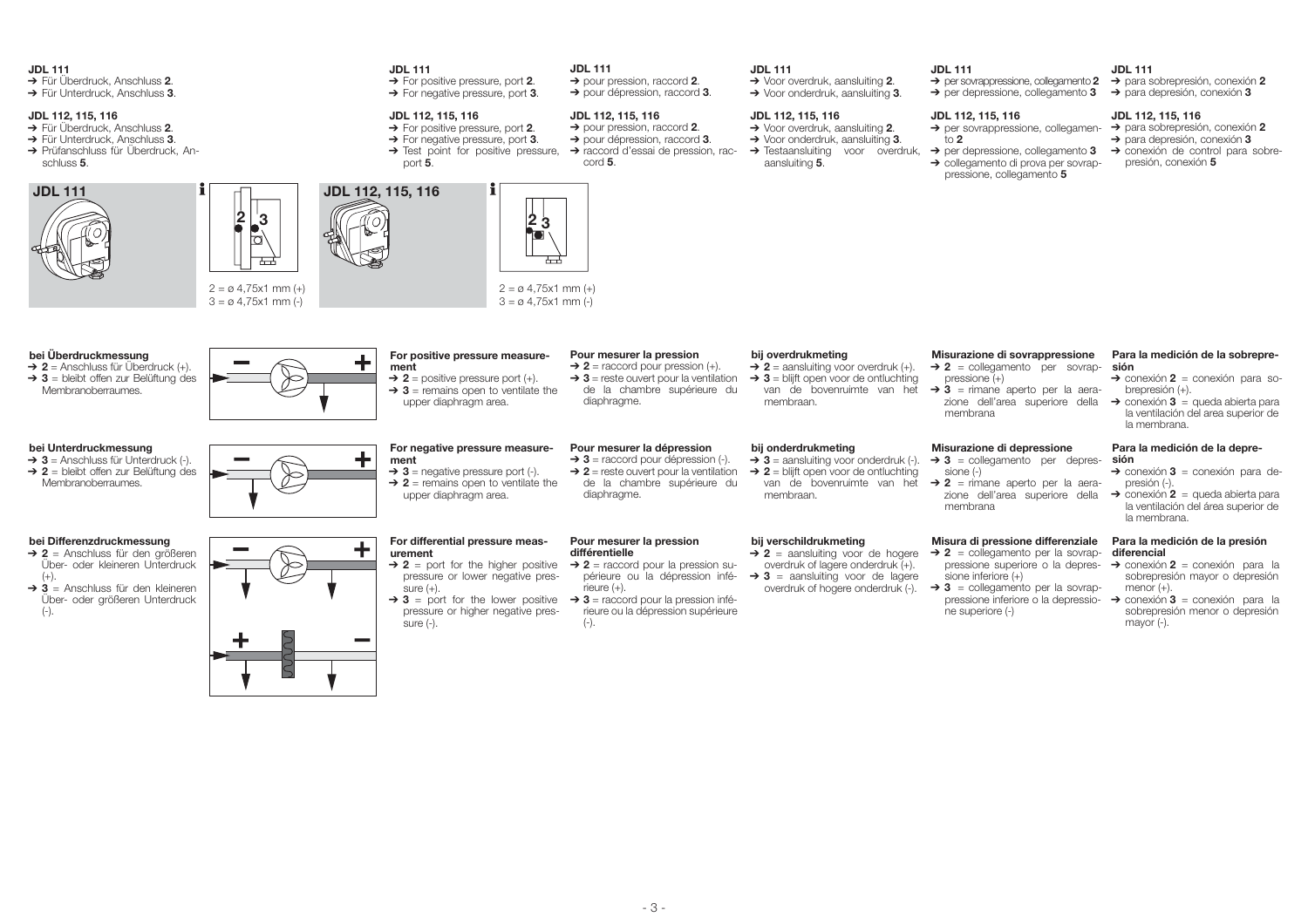# **Schaltdruck ps**

**verstellen**

Anlage spannungsfrei schalten.

## **Adjusting the switching pressure ps**

**Wiring**  $\rightarrow$  5 (1) A, 250 V AC; 1 (0.2) A, 12 – 24 V DC/AC.

power rating.

once, the gold plating on the contacts will have been burnt through. It can then only be operated at this power rating or higher

pression  $p_s$ 

Disconnect the system from the electrical power supply. Mettre l'installation hors tension.

**Régler la consigne de** 

**Schakeldruk p. verstellen** Installatie spanningsvrij maken.

## **Regolazione della pressione di innesto ps** Togliere la tensione dall'impianto.

**actuación ps** Desconectar la instalación de la alimentación eléctrica.

**Ajustar la presión de** 







## **Verdrahten**

- $\rightarrow$  5 (1) A, 250 V~;  $1(0,2)$  A,  $12-24$  V=/ $\sim$ .
- → Wenn der JDL einmal eine Spannung > 24 V und einen Strom > 0,1 A geschaltet hat, ist die Goldschicht an den Kontakten weggebrannt. Danach kann er nur noch mit dieser oder höherer Leistung betrieben werden.



**0**

 $1 cm = 1 mbar$ 

## **Câblage**

- $\rightarrow$  5 (1) A, 250 V~;
- $\rightarrow$  If the JDL has switched a voltage  $> 24$  V and a current  $> 0.1$  A  $1(0.2)$  A,  $12-24$  V=/ $\sim$ . → Si le JDL est soumis une fois à une tension > à 24 V et à un cou
	- rant > à 0,1 A, la couche d'or sur les contacts est détruite. Ensuite, il ne peut fonctionner qu'à cette valeur de tension ou à une valeur de tension supérieure.

## **Bedraden**

- $\rightarrow$  5 (1) A, 250 V~:  $1(0,2)$  A,  $12-24$  V=/ $\sim$ .
- → Als de JDL ooit een spanning van >24 V en een stroom van >0,1 A geschakeld heeft, is de gouden laag op de contacten weggebrand. Daarna kan de JDL alleen nog maar voor dat vermogen of voor hogere vermogens worden gebruikt.

## **Cablaggio**

 $1 (0.2)$  A,  $12 - 24$  V=/ $\sim$ .  $\rightarrow$  Se il JDL commuta una tensione  $> 24$  V e una corrente  $> 0.1$  A lo strato dorato si deteriora. Successivamente può ancora essere azionato solo con potenza pari a questa o superiore.

## **Cableado**

- $\rightarrow$  5 (1) A, 250 V ca;  $1(0,2)$  A,  $12-24$  V cc/ca.
- → Cuando el JDL se conecta a una tensión > 24 V y una corriente > 0,1 A, se quema la capa dorada en los contactos. Después sólo podrá funcionar con esta tensión o una superior.
- $\rightarrow$  5 (1) A, 250 V~;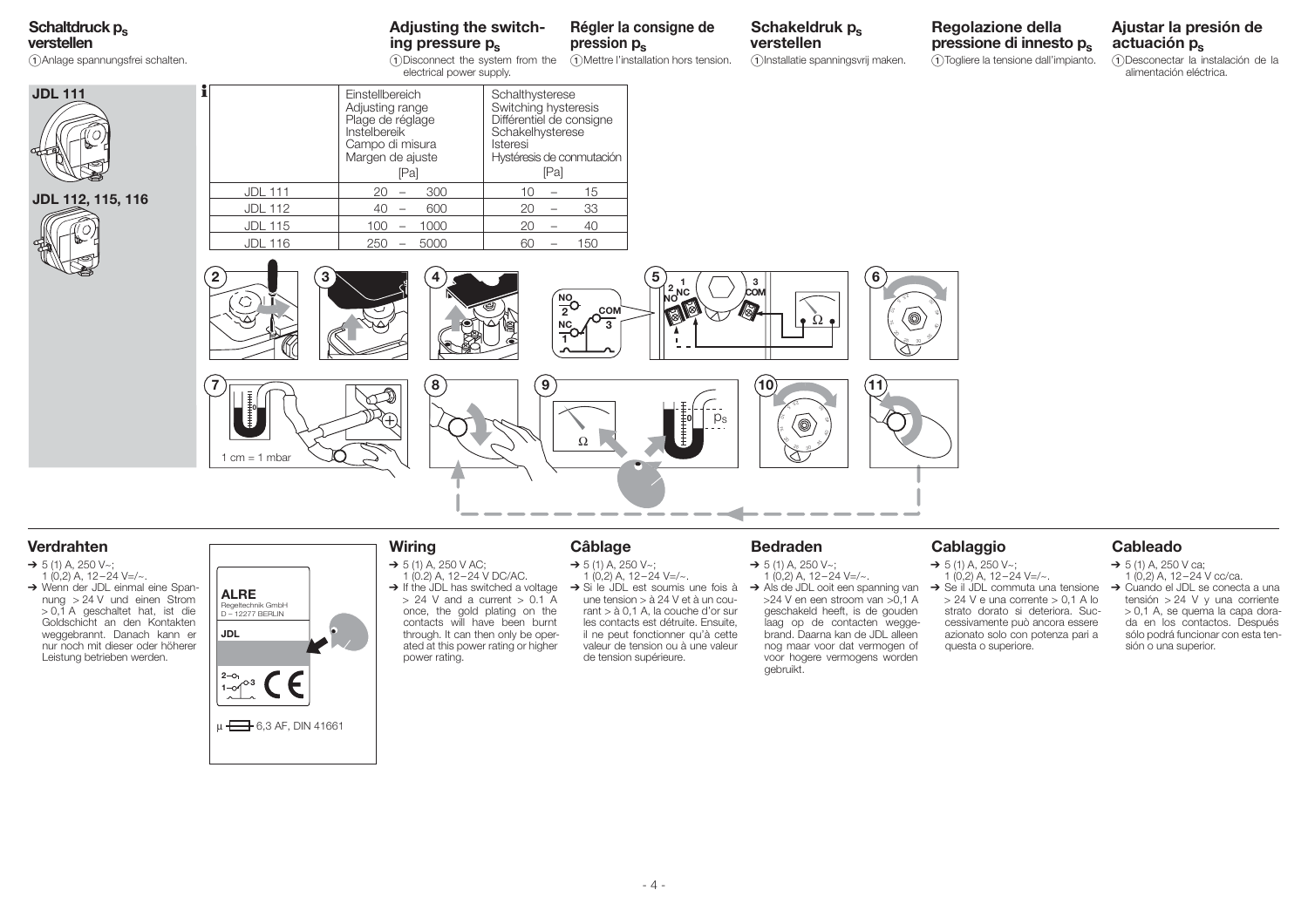